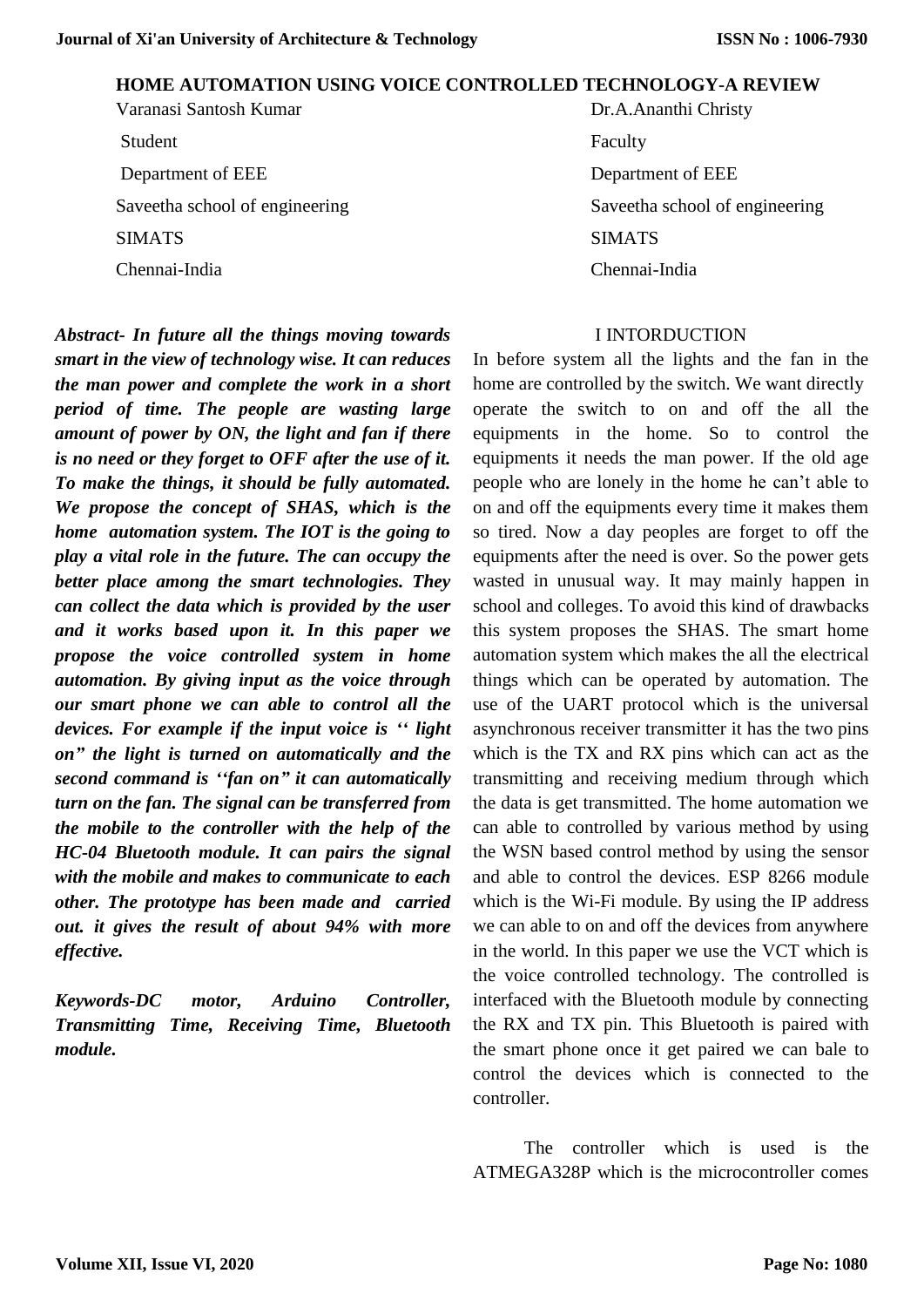under ATMEL series. Using this method we can able to control all the devices from the one place and it does not take more time to control the devices. This system can makes the human work more simple and it reduces the man power. Several researches are made in this method to obtain a exact result with more accuracy. The home automation we can able to controlled by various method by using the wireless sensor network based control method by using the sensor and able to control the devices. This method is encouraged by the people in all sort of manner. It can control all the devices in one single place. It can save nearly 30% of power which is being wasted unusually. Several methods has been provided to control the equipments but all does not provide exact output and accuracy when compared to this method. The input voice command can be given which can be accepted as the bit format and this command is to be matched with the command which is already given. If it is matched it can be operate the equipments.

### II LITERATURE SURVEY

Tui-yi yang et., al., proposed in the rapid growth of the technology all the things turned into smart world. The IOT can be used in all the major places which can plays a separate role in the home automation. The network topology and embedded are playing a major role in the trending technology. The use of the home automation system in which can operate the electrical equipments with the help of the sensor. So the major thing is that the power condition to the entire sensor network. The power can be supplied with the limited amount to operate the home automation. The required power for all the sensor is about 5V. So to supply the continuous power and in the limited range we uses the ACS which is the adaptive classification scheme to classify the power between the sensor. The second thing they proposed about the DDEM which is the dynamic distributed energy management algorithm which can separate the energy between all the devices. This can method can maintains the limited amount of power to the

various sensor for the smooth operation of home automation. This method can able to operate the network path in the effective manner and avoid the occurrence of the overflow of current and prevent the equipments from damage. These systems can gives the accurate result in the home automation is saving the devices. The ACS method is being implemented in many resources. Several researches have been made on in this method to provide the accurate and effective result. This system can reduce the power consuming cost. [1]

[Ishan Krishna](https://ieeexplore.ieee.org/author/37086069967) et., al., proposed the home automation system can be being encouraged by most of the people it makes the work more simple and able to control all the equipments at the instant of time. The equipments can be operated by the sensor based they can sense the surrounding atmosphere and sense the data to the controller based upon the data value the light and fan be operate. These type of system is used in the developing countries like India but in the developed countries this system is not much popular because it consumes high cost and the method is the hard code so it is not convenient to the users. It can arise some sort of problem at any time and it needs the continuous monitoring of the sensor. To overcome this method in this paper they proposes the VCHAS which is the voice controlled home automation system which can control all the equipments through the voice command. They uses the ZIGBEE or the ESP8266 module which can get the signal from the controller based upon the data signal the equipments is get operated. The network topology is implemented which can increase the supply path and it can be operated from the varied distant. [2]

[Diana Moneta](https://ieeexplore.ieee.org/author/37590333700) et., al., proposed that the power demand is the major problem in the all the developing and the developed countries. The Italian power sector can bring the common rule among the domestic and the small scale sector. The government will provide the limited amount of energy supply and after the limited value you can use their own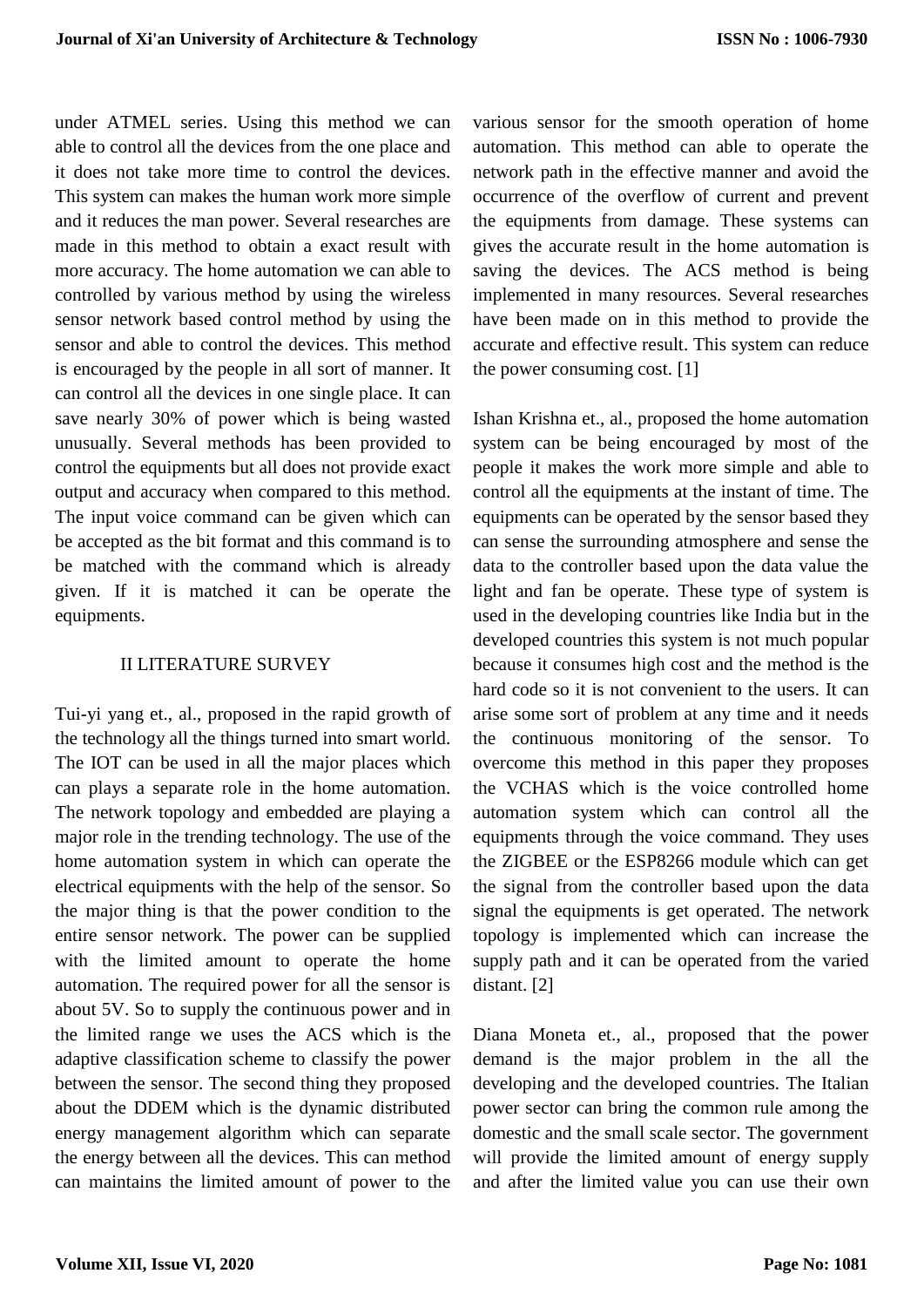energy. So based upon this rule they can use the renewable energy system. They use the solar which can produce the energy which is stored in the battery. This energy can be used in the home which can be converted into the operating voltage level by the use of some rectifiers. After that the energy is supplied to home. The smart home which can be operated in the automation manner they can use the limited amount of power to operate the equipments and it can saves the energy of about 85%. The demand can be adjusted based upon the tariff level. The power consumption can be monitored in the electric board of Japan. Even this method affects the people in the initial stage at later part it will provide the benefit to the people. This system will implement soon in other countries like Australia, china etc., [3]

[Sandra Ivanović](https://ieeexplore.ieee.org/author/37086266021) et., al., proposed that the collection of the data from the cloud which can gathers then large amount of data in the storage medium. In before existing system they use the big data for the data storage. These methods can retrieval the data at each period of occurrence within the home automation. The data record is maintained about the past occurrence of the data. Now in this period we use the IOT as the cloud platform which can store large amount of data it can overcome the entire problem from the existing system. The data recorded in the existing system can be used to compare the some sort of things which is happened in the current situation of IOT. The dataset can be designed using SQL method which can design as in the table form or in the tree structure. Based upon the need the structure is designed for the retrieval of the data in simple way. The data set can be used in various resources. [4]

[Balakrishna Gokaraju](https://ieeexplore.ieee.org/author/37400378700) et., al., proposed that the home automation system which uses the several sensor and the voice method to operate all the devices. It can be controlled only in the limited distance. To overcome this use of the wifi module in the home system which can upload the data in the server? They use the ARM controller and the wifi module it can sends the information to the authorized person on sensing the data. When the unknown person enters the home it will make the alarm to ring in the mobile phone and there is any leakage in the gas it will sends an Email. But this system is highly sensitive and it can be available in the market. For the wifi data charge we want to pay the monthly amount to the network we used. But this method can raise several problems like unwanted phone calls and emails which can continuously disturb the person. When the relatives came to the home it can sense and sends the data continuously. So to overcome the problem they use the image capturing and comparison technique for the accurate result. The researches have been made on this method for the better outcome. The same program is implemented which use different controls whether it is ATMEGA or PIC. This system is highly secured in operation and safe guard of all the major things .The data which is sensed is get uploaded in the cloud server. This system is encouraged to the maximum level. [5]

[Jiun-Ren Ding](https://ieeexplore.ieee.org/author/37537856000) et., al., proposed in before years they can shows about the digital technology of automatic maintenance, automatic surveillance and the health care system. The system can implemented in the smart home but the communication of the network will raise the problem with the various sensors. The system can show the interconnection of home to the various sensor devices. The data can be communicated from the sensor to the controller. For the proper communication the network can be designed using the topology. The supply can be provided using the connection network. The HAN system can gain the proper data value. [6]

[S. M. Brundha](https://ieeexplore.ieee.org/author/37086378118) et., al., proposed that today all the major things that uses the IOT platform to update their data. The IOT can play a vital role in the many resources. In this paper they proposed that the home automation system is used to control all the devices in smart way. They use the sensor which can be communicated to the IOT through the wireless band.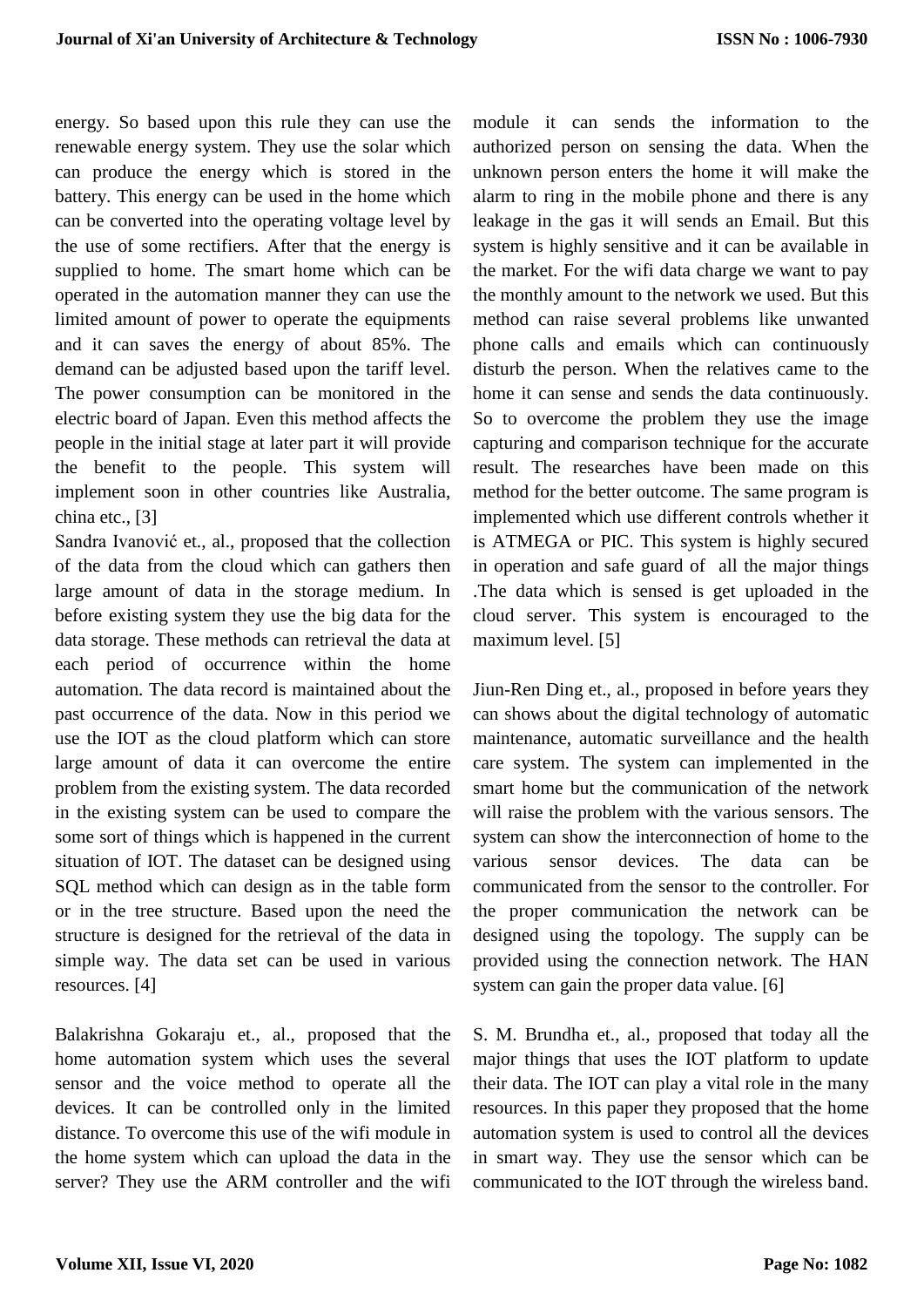The frequency range is about 115200 band rate in the particular range the communication van be happened to the cloud platform. The ATMEGA 328 microcontroller is used in this system to communicate the sensor data to the cloud. The sensor can sense the data at every period of time. The sensed data can be directly uploaded in the cloud server. Here the cloud will be acted as the thing speak server the sensor value can be monitored in the cloud platform. The data can be formulated in the graphical manner. This data in the cloud is highly secured that can use the smart secured method algorithm that is implemented. The secured data can be used in the further analysis. The network data can travel in the path of the TX and the RX pin the transmitter and the receiver can be act as the communication path. The main role of the cloud system is the data fetching and collecting. To provide the secured form of the data smart algorithm is used. The data extraction can be made using the data mining technology. [7]

[Muhammad Asadullah](https://ieeexplore.ieee.org/author/37086043415) et., al., proposed that the remote technology system in the home automation. They use the automatic gardening of plants. For this they use the ATMEGA328P microcontroller, Bluetooth module, ultrasonic sensor, moisture sensor. The ultrasonic sensor can sense the level of water content once the level is below the threshold value it can automatically ON the motor and pumps the water into the tank. Once the water level reaches the threshold value it can automatically OFF the motor. The soil moisture sensor can be immersed in the soil it can sense the moisture content of the soil if the moisture level is less beyond the threshold value it will water the plants automatically if the water content is high the motor will be in OFF condition. This system can be more useful in the absence of the person in the home. It reduces the man power to a great extent and saves the plant by continuous watering and monitoring. [8]

[Danish Chowdhry](https://ieeexplore.ieee.org/author/37085714521) et., al., proposed that to secure the home from the unauthorized person. The HAS

system can be implemented in the domestic appliances. They can remotely monitor all the data which is sensed by the sensor and it updates the value in the server. The HOG is used which is the histogram of oriented gradients to avoid the false detection the SVM algorithm that is used. This can minimize the unwanted buzzer sound and it sense the human accurately can send the data. It can control the power consumption can operates the equipment in that time of need. The system is more effective and accurate to get the outcome. [9]

[Shradha Somani](https://ieeexplore.ieee.org/author/37086823326) et., al., proposed about the control and the security in the home automation system. To make the home more secured this system is proposed. The sensor can sense the data at regular interval of time and upload the data in the server. The data communicate to the server are in the decrypted form using the AES method. The data can be gathered in the cloud when the data is fetched by the authorized person the data is encrypted and understand by the human. This system can more helpful for the aged people who are lonely in the home.<sup>[10]</sup>

# III REVIEW IN HOME AUTOMATION USING VOICE CONTROLLED TECHNOLOGY

In this paper the proposed SHAM is the smart home automation method to control the appliances in the automated way. The equipments can be controlled through the voice control method. The command can be provided as the input signal based upon that command the equipments can be operated. The microcontroller can be connected to the Bluetooth module and it is get paired with the mobile phone from the application we can provide the required input depends upon the input the device gets operated. This system is more effective and being encouraged by all the peoples. The cost is low and the power consumption is also less.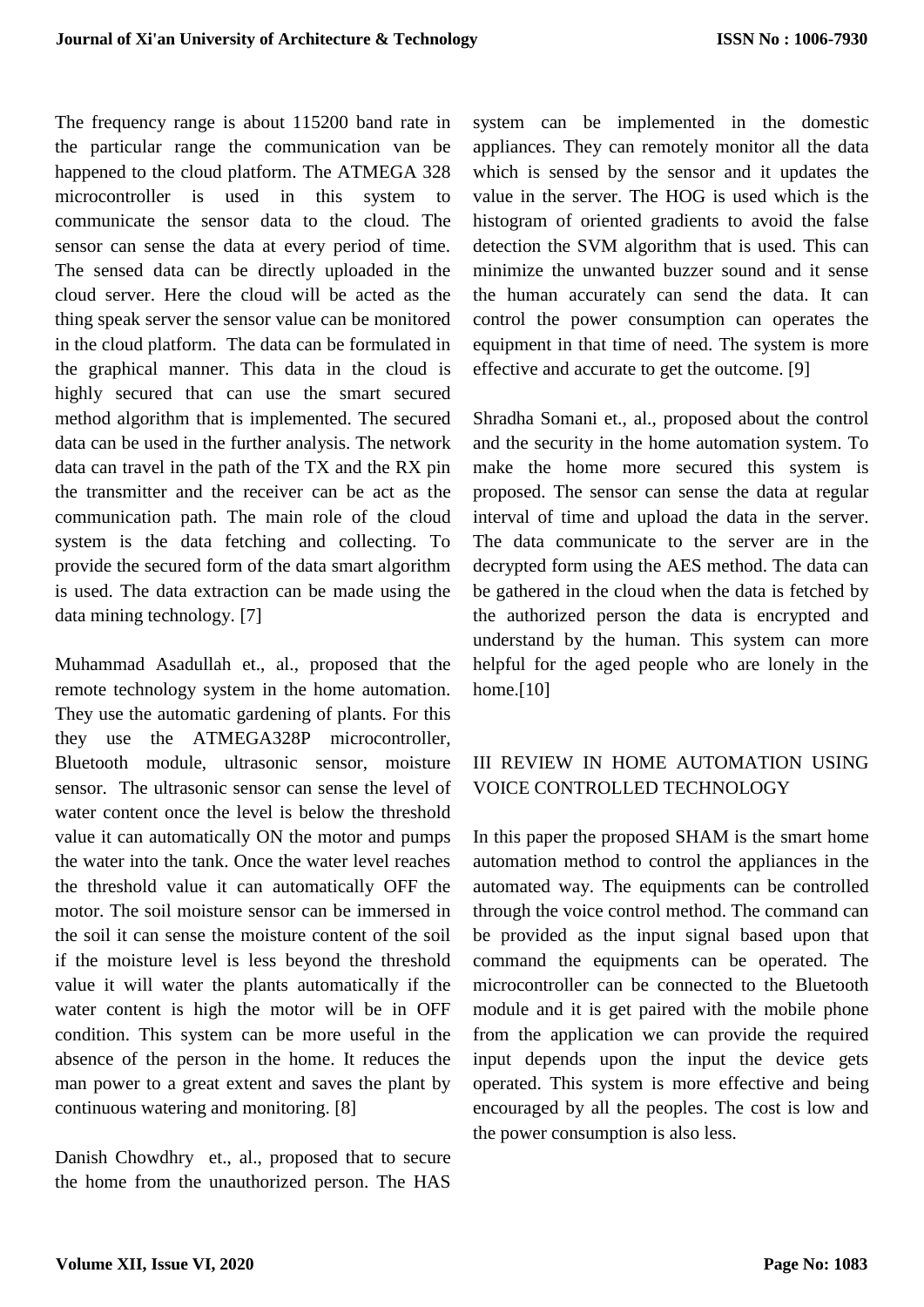

Figure 1: Block Diagram

## IV.RESULTS AND DISCUSSIONS

This proposed technique was designed over a low cost home automation set up. The specially designed on an android app was utilized to give the instructions. The user has to give the commands such as LOAD ON and LOAD OFF by giving voice command in the app. So whenever the voice is been activated the signal from the phone will travel to the kit with the help of Bluetooth connected to it. According to the instructions the LOAD will be turn ON and Turn OFF. The following table shows us the comparison of home automation with three different techniques.

| <b>TECHNIQUE</b> | <b>RANGE</b> | <b>PROBLEM</b> |
|------------------|--------------|----------------|
| <b>GSM</b>       | Long         | Signal will be |
|                  |              | weak           |
| RF               | Short        | Signal will be |
|                  |              | short          |
| WI-FI            | Short        | Signal will be |
|                  |              | short          |

Table 1: Comparison Table with Existing **Techniques** 

## V.CONCLUSION

The proposed technique was carried out to build a smart home with automation that works fully on android application. Here the setup is very simple and cost effective. We can also alter the design at anytime according our ideas whenever we can. Since we are using android based system the operating speed and receiving speed will be very high and resulting in high accuracy output.

## REFERENCES

[1] "A Dynamic Distributed Energy Management Algorithm of Home Sensor Network for Home Automation System" by tui-yi yang in 2016.

[2] "Intelligent Home Automation System using BitVoicer" by [Ishan Krishna](https://ieeexplore.ieee.org/author/37086069967) School of Computer Science and Engineering, VIT University, Vellore, India in 2018.

[3] "New interactions between LV customers and the network: further possibilities for home automation functions" by [Diana Moneta](https://ieeexplore.ieee.org/author/37590333700) CESI RICERCA SpA, Milano, Italy; CESI RICERCA Power Systems Economics Dept., Italy in 2007

[4] "Collection and Analysis of System Usage Data in Smart Home Automation Systems" by [Sandra](https://ieeexplore.ieee.org/author/37086266021)  [Ivanović](https://ieeexplore.ieee.org/author/37086266021)

Faculty of Technical Sciences, University of Novi Sad, Serbia in 2017

[5] "Integration of intrusion detection and web service alarm for home automation system using 'ARM' microprocessor" by [Balakrishna Gokaraju](https://ieeexplore.ieee.org/author/37400378700) Department of Computer Information Systems and Technology, College of Business and Technology, The University of West Alabama, United States of America in 2016

[6] "The Management of Device Group for Home Automation Network" by [Jiun-Ren Ding](https://ieeexplore.ieee.org/author/37537856000) Dept. of Digital Home Syst. Technol., Ind.Technol.

Res. Inst., Tainan, Taiwan in 2010

[7] "Home automation in client-server approach with user notification along with efficient security alerting system" by [S. M. Brundha](https://ieeexplore.ieee.org/author/37086378118) Dept. of Computer Science and Engineering, Amrita School of Engineering, Bengaluru, Amrita Vishwa Vidyapeetham, Amrita University, India in 2017